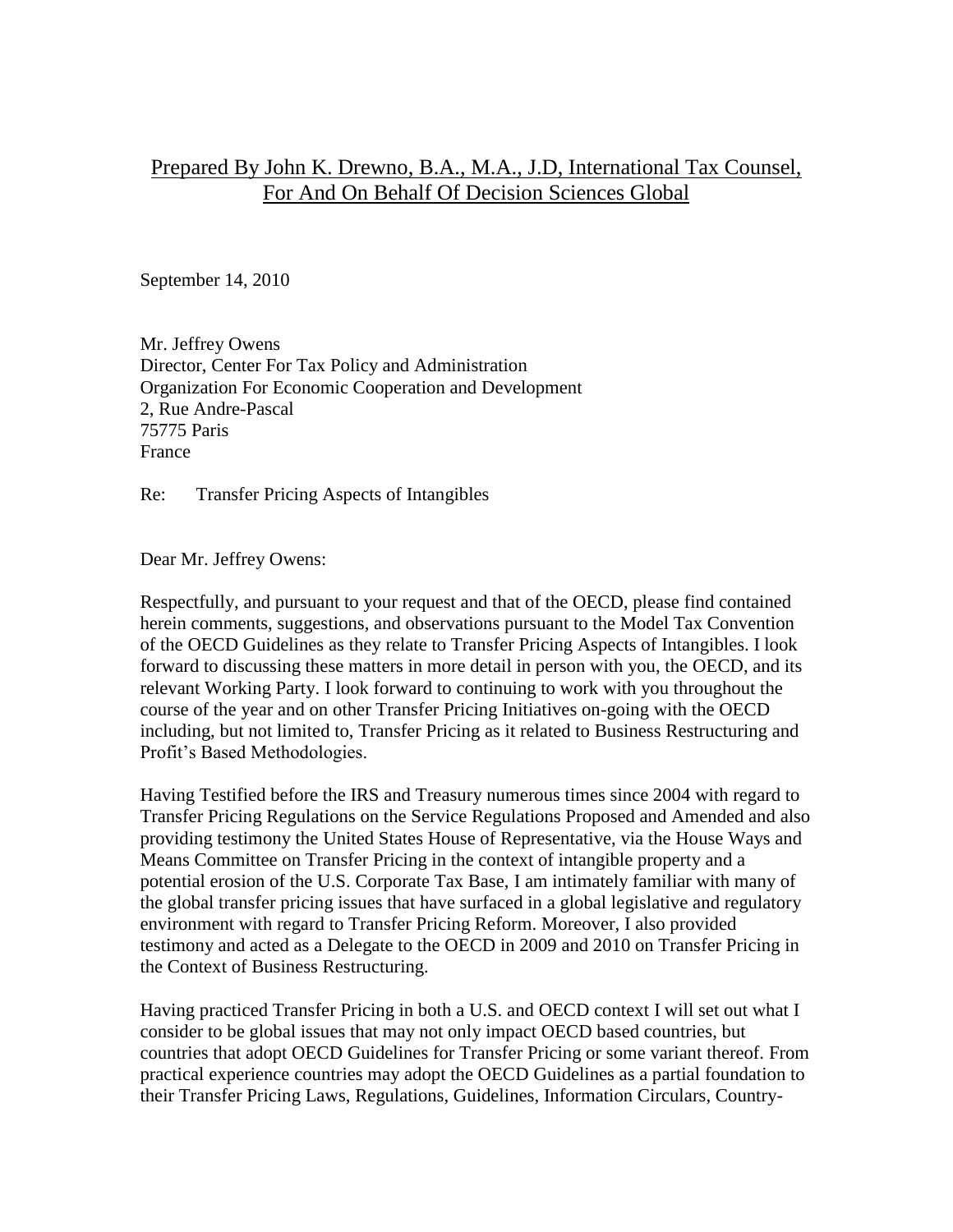Specific Statutory Authority, or a combination of two or more of the above aforementioned compliance mechanisms. As the U.S. Treasury, the IRS, and the House Ways and Mean's Committee of the U.S. Congress has discovered any changes in Transfer Pricing will create the opportunity for lack of global harmonization for a multinational working in a global context with regard to potential issues such as Competent Authority Proceedings or MAP proceedings.

The OECD's endeavor into the area of Intangible Property is quite timely as many countries, including the United States, are now reviewing transfer pricing and the migration of intangible property in the context of transfer pricing and a potential erosion of the U.S. Corporate Tax Base.

## Scoping Note No.1

One of most frequent issues that we see multinational taxpayers grappling with globally is either intentional or unintentionally misclassifying low-level intangibles as services or vice versa. The distinction between hard forms of intangible property and soft forms of intangible property deserves more attention. Many multinationals can achieve tax benefits and a lower over-all global effective tax rate by choosing their desired form of classification. In many cases soft forms of intangible property such as process, procedures, know-how, systems, methods, et al are classified as services to avoid being classified a higher-margin form of intangible property in the multinational's overall global tax planning. Hard forms of intangible property are more akin to patents, trademarks, and trade names which don't leave the same opportunity for either an intentional or unintentional classification of intangible for the multinational to achieve a lower overall global effective tax rate.

#### Scoping Note No.2

The on-going debate in North America is how does the government increase voluntary compliance methods while not putting North American Multinationals at a competitive disadvantage in terms of compliance and global competitiveness. At the end of the day, the IRS, the OECD, and all other countries, despite whatever the culmination of their efforts yield, must endeavor to establish a mechanism that is analogous to the Transfer Pricing Laws, Transfer Pricing Regulations, Guidelines, Information Circulars, and Country-Specific Statutes of other tax jurisdictions. This Transfer Pricing Imperative is most essential in the area of Cost-Sharing / Cost Contribution Agreements, but potentially may have applicability in other areas of Transfer Pricing as previously discussed in the area of Competent Authority and MAP Proceedings.

## Scoping Note.3

Tantamount to any discussion of intangible property is the attendant discussion of intangible property migration. The OECD should examine the relationship of intangible property migration of intangibles with regard to regard to Platform Intangible Property and Second Generation Intangible Property. The quintessential example of this intangible property migration is the migration of intangible property (given the premise of meeting the substance over form doctrine) to Ireland or another tax jurisdiction with favorable tax treatment of royalty income. In the case of Ireland OECD and U.S. based multinationals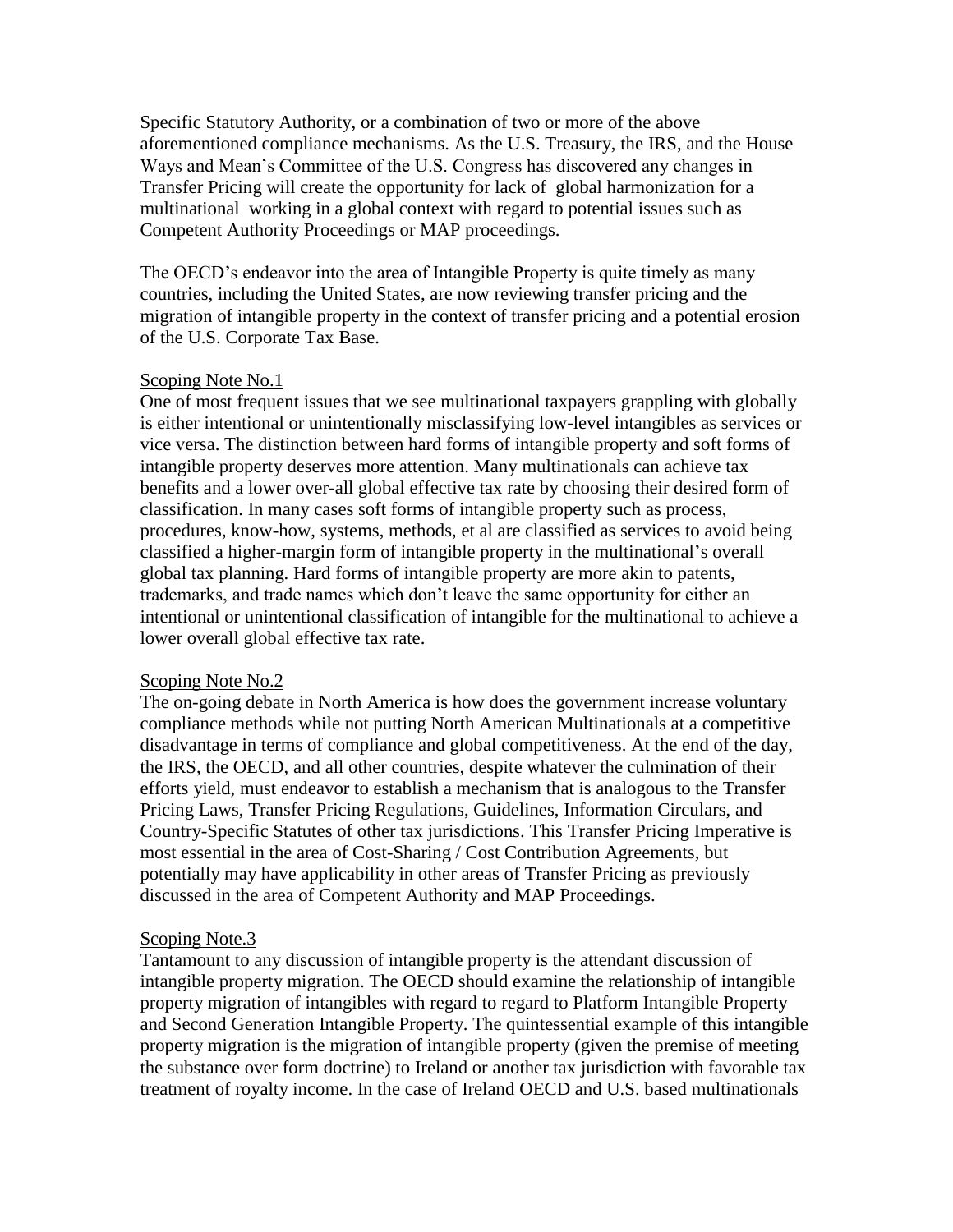have migrated both Platform Intangible Property to Ireland via Cost-Sharing Arrangements and Second Generation Intangible Property via financing and development to Ireland or another low-tax jurisdiction only be licensed back to the operating entities and accruing an attendant royalty rate back to Ireland being taxed at 12.5% rather than an averaged 25% European or OECD Tax Rate on Royalty Income.

## Scoping Note No.4

Another issue that remains to be an issue for global tax authorities and governments alike is how do we improve Transfer Pricing Enforcement Efforts without making multinationals less competitive in the global market place. Certainly one cannot blame multinationals for carrying out their fiduciary duties to shareholder of maximizing shareholder value while still playing by the laws, guidelines, rules, regulations, countryspecific statutory authority, and information circulars that have been set in place to regulate and enforce Transfer Pricing. Until symmetry can be achieved with regard to some common understanding on enforcement with regard to intangibles globally, parity will never be achieved. This author believes that since the OECD encompasses many countries and that many countries intuitively rely on the OECD guidelines somewhere in their Transfer Compliance Authority and Efforts. The OECD is currently in the best position to bring about symmetry and parity because of its large membership and default status for Non-OECD members.

## Scoping Note No. 5

This author believes that more input is needed from the Practitioner Community on an issue as Complex as the treatment of global intangibles and the global harmonization of intangibles as to not upset issues of double taxation, IP Migration, Competent Authority Proceedings, and MAP issues.

#### Scoping Note No.6

This author believes that any modifications and or revisions to the OECD Guidelines needs to be carefully coordinated with the newly approved 2010 Version of the Transfer Pricing Guidelines For Multinational Enterprises where Chapters I-III were substantially revised with new guidance on the selection and application of Transfer Pricing Methodologies and comparability criteria and analysis. Careful coordination also needs to be considered with new Chapter IX of the OECD Guidelines on the Transfer Pricing Aspects of Business Restructurings.

#### Scoping Note No.7

This author believes it would be difficult to potentially, accurately, and consistently apply a subjective and difficult to administer formulary apportionment approach in cases where relevant tax treaties apply rather than apply and utilize the time-honored and tested "Arms Length Standard" especially where double taxation, Competent Authority, or MAP relief may exist.